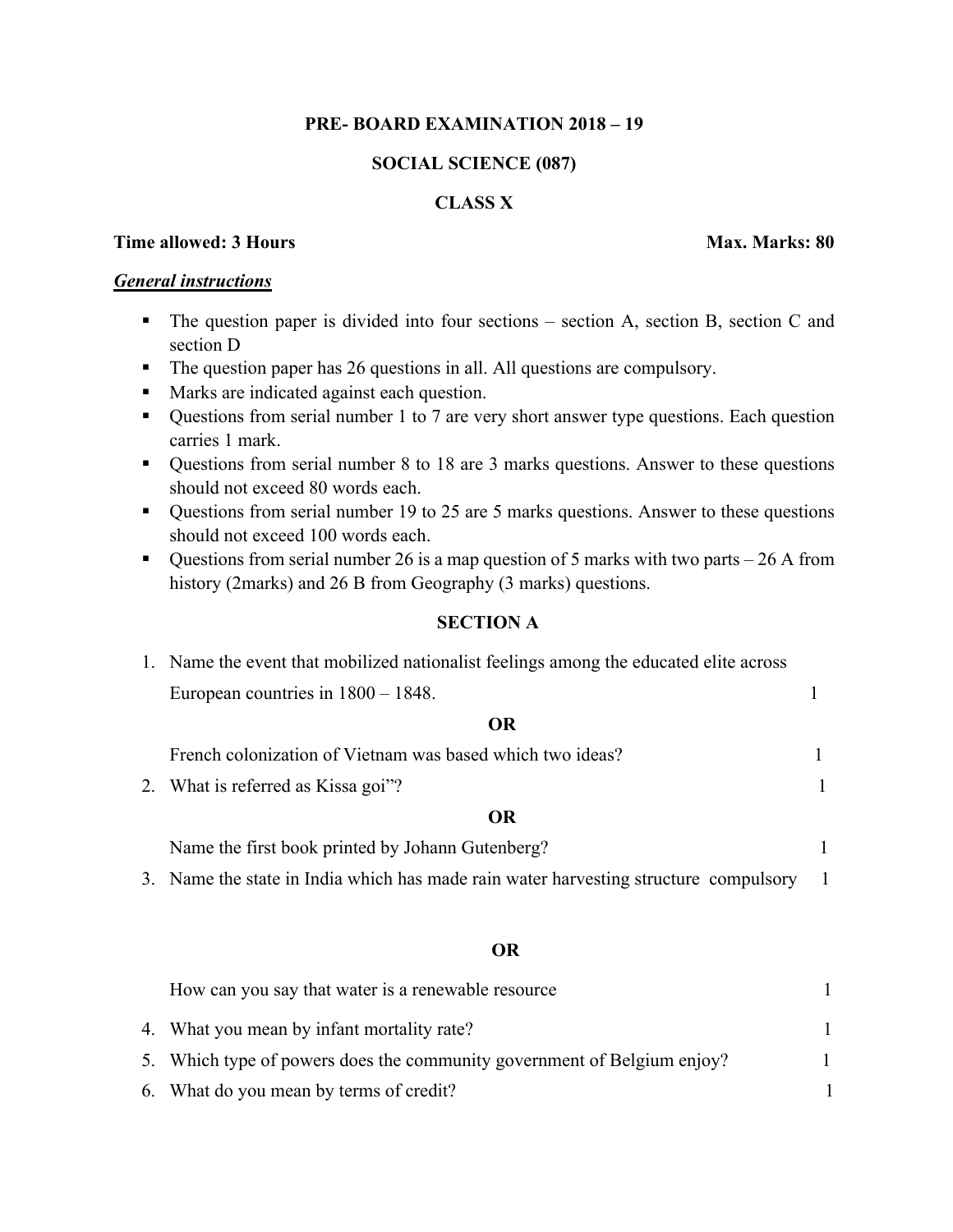# **OR**

| How does the use of money make it easier to exchange things?<br>7. What are the important mineral-based industries?                                                                                              | $\mathbf{1}$   |
|------------------------------------------------------------------------------------------------------------------------------------------------------------------------------------------------------------------|----------------|
| <b>SECTION B</b>                                                                                                                                                                                                 |                |
| 8. Who was Cavour? Explain his contribution to the unification of Italy.                                                                                                                                         | 3              |
| <b>OR</b>                                                                                                                                                                                                        |                |
| Explain the reasons for the popularity of go east movements.                                                                                                                                                     | $\overline{3}$ |
| 9. Evaluate the efforts made by the British in India to impose on the press.                                                                                                                                     | 3              |
| <b>OR</b>                                                                                                                                                                                                        |                |
| How did Vernacular novels became a valuable source of information on native life and                                                                                                                             |                |
| customs?                                                                                                                                                                                                         | 3              |
| 10. "Large multi-purpose projects also lead to land degradation". Explain<br><b>OR</b>                                                                                                                           | 3              |
| Water is very important and critical resource in India ". Supporting the statement by<br>explain any three points<br>11. Globalization will continue in the future. Can you imagine what the world would be like |                |
| twenty Years from now? Give reasons for your answer                                                                                                                                                              | 3              |
| 12. Suppose you buy a bottle of honey and biscuit packet. Which logo or mark you will                                                                                                                            |                |
| have to look for and why?                                                                                                                                                                                        | 3              |
| 13. State any three major steps taken by the Indian government towards decentralization? 3                                                                                                                       |                |
| <b>OR</b>                                                                                                                                                                                                        |                |
| Describe the three fold distribution of legislative powers between the Union government                                                                                                                          |                |
| and the state government of India.                                                                                                                                                                               | 3              |
| 14. How far do the emergences of social difference lead to social divisions? Explain by                                                                                                                          |                |
| giving example.                                                                                                                                                                                                  | 3              |
| 15. Name the national party which gets inspiration from India's ancient culture and values.                                                                                                                      |                |
| Mention any two features of that party.                                                                                                                                                                          |                |
| 16. Give three advantages of air transport                                                                                                                                                                       | 3              |
|                                                                                                                                                                                                                  |                |
| 17. Territory sector is not playing any significant role in the development of Indian<br>economy" Do you agree? Give reasons in support of your answer<br><b>OR</b>                                              | 3              |
| What do you mean by disguised unemployment? Where we find this type of<br>Unemployment?                                                                                                                          |                |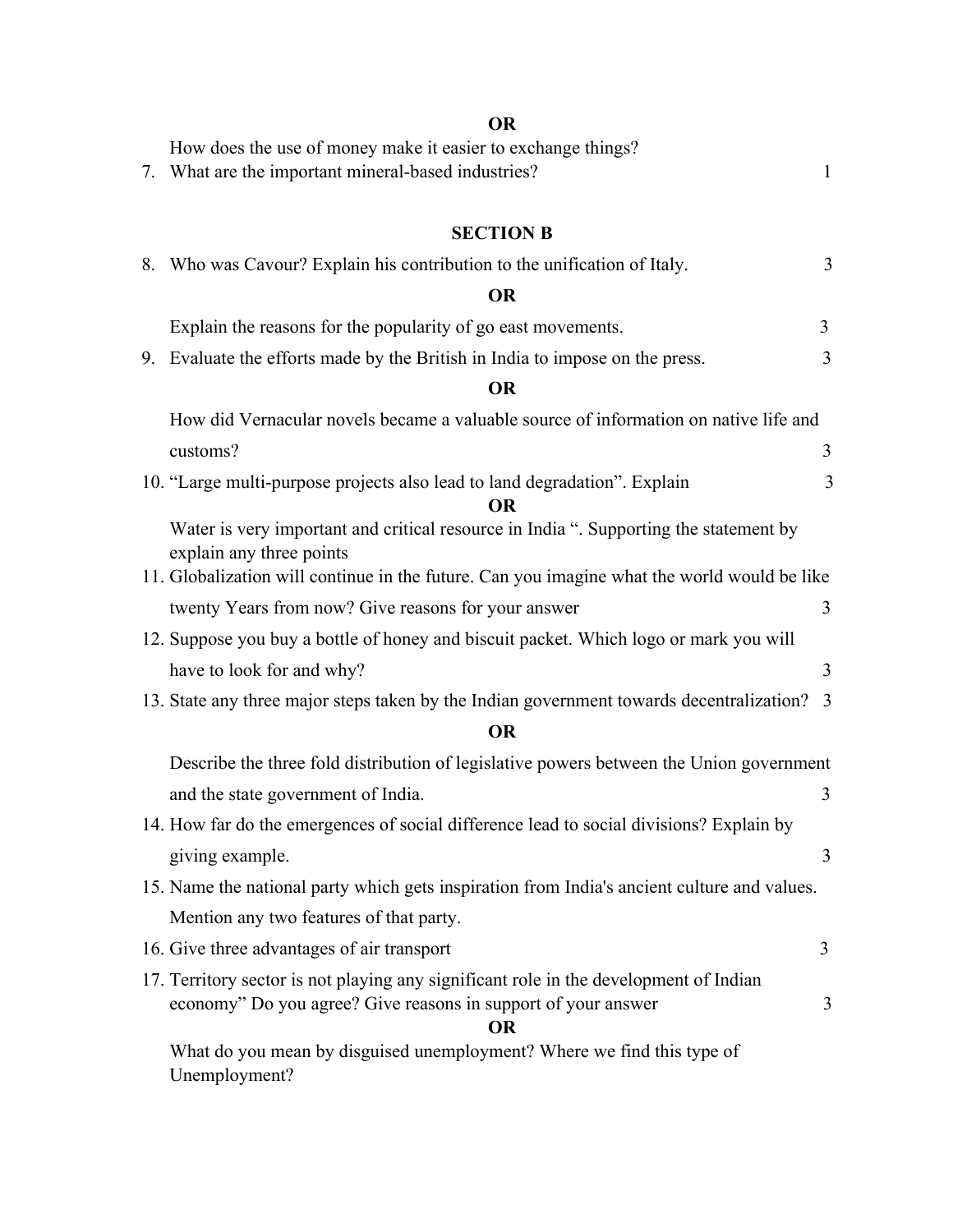18. "Money cannot buy all the goods and services that one needs to live well" Do you agree with the statement. Justify your answer with any three suitable arguments 3

## **SECTION C**

19. Describe the factors led to the end of the Bretton Woods system and the beginning of globalization? 5

#### **OR**

What is meant by Proto-industrialization? How did it affect the rural peasants and artisans? 5

#### **OR**

Why has city life always attracted those seeking freedom and opportunity? Explain. 5

20. Nationalism spreads when people began to believe that they are all part of the same nation". Support the statement with example. 5

#### **OR**

| Explain the importance of Salt March of Gandhi as a symbol to unite the nation?            | 5  |
|--------------------------------------------------------------------------------------------|----|
| 21. Consumption of energy in all forms has been rising all over the country. There is an   |    |
| urgent need to develop a sustainable path of energy development and energy saving.         |    |
| Suggest and explain any three measures to solve this burning problem.                      | 5. |
| 22. What is the main idea behind Consumer Protection Act 1986?                             | 5. |
| 23. What is the meaning of secularism? How the constitution does make India a secular      |    |
| state?                                                                                     | 5. |
| 24. "Money and muscle power play an important role in election". Explain.                  | 5  |
| <b>OR</b>                                                                                  |    |
| Describe some of the recent efforts taken in our country to reform political party and its |    |
| leaders?                                                                                   | 5  |
| 25. What are the various ways in which MNC's can control the production with other         |    |
| countries?                                                                                 | 5  |

#### **SECTION D**